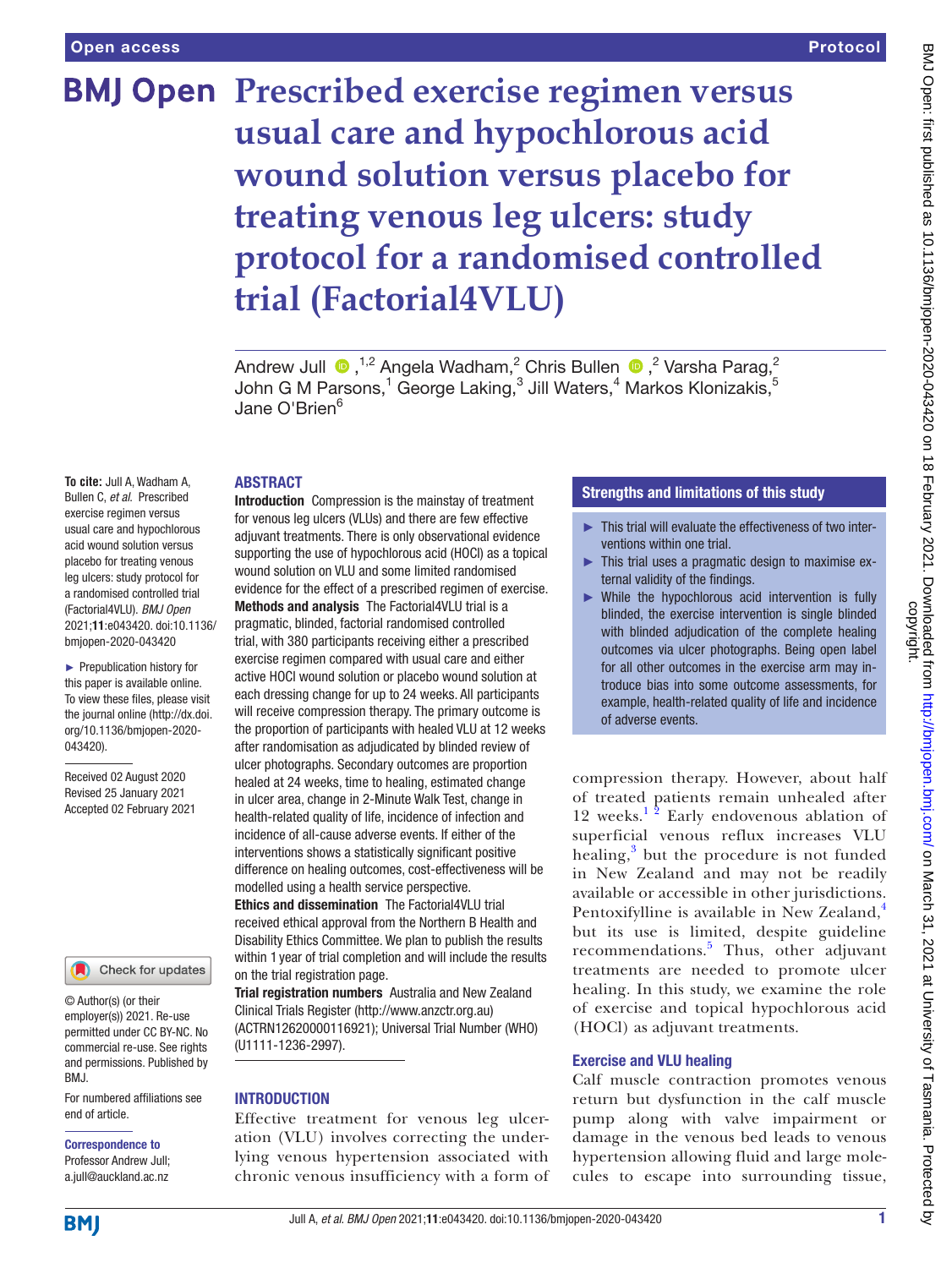causing oedema and trophic skin changes. The most severe effect of these changes is VLU. VLU is associated with poorer calf muscle strength and reduced calf muscle endurance,  $67$  lower calf muscle pump ejec-tion fractions and greater residual volume fractions.<sup>[8](#page-8-5)</sup> Patients with VLU also tend to walk less than those without VLU.<sup>[9](#page-8-6)</sup>

A systematic review of adjuvant exercise interventions for treating VLU found five trials (n=190) of different exercise regimens that could be included in a metaanalysis.[10](#page-8-7) The overall effect was in favour of exercise, with 14 extra cases healed per 100 patients at 12 weeks (risk difference  $14\%$ ,  $95\%$  CI  $1\%$  to  $27\%$ ). Subgroup analysis by type of exercise regimen showed the addition of 30-minute walking three times per week, or a similar activity, to a daily regimen of progressive resistance exercise appeared to increase VLU healing at 12 weeks by an extra 27 cases healed per 100 patients (two trials, n=102, risk difference 27%, 95% CI 9% to 45%).

The two trials in this subgroup were small and differed in mode of delivery. One trial (n=63) was home based, while the second trial was gym based and there were differences in the exercise regimens.<sup>11-13</sup> However, the use of gyms is not a scalable intervention in most countries, whereas home-based exercise regimens that do not require extra equipment are an intervention that could be widely deployed.

#### The effects of HOCl on wound healing

Static progress to wound healing is associated with chronic infection and may be caused by biofilms. $^{14}$  $^{14}$  $^{14}$ However, identifying biofilm in wounds is difficult as wounds with devitalised tissue do not invariably support a biofilm, whereas wounds that appear healthy can support biofilm. $^{15}$  $^{15}$  $^{15}$  Bioburden (the quantity of bacteria present in a wound) is also associated with wound duration, with longer duration wounds having a greater presence of bacterial species that are known to inhibit healing. $16$ 

HOCl is water and sodium chloride electrolysed to create reactive oxygen and chlorine in a pH neutral solution that has antimicrobial activity.<sup>17</sup> HOCl can disrupt and prevent biofilm and is bactericidal in low concentrations against common species that are associated with delayed healing, for example, *Pseudomonas* spp. $17$  Two trials (n=100) of HOCl in diabetic foot ulcers (DFUs) have used healing as an outcome, but both trials compared HOCl with povidone-iodine, which is not a suitable comparison group to extrapolate to VLU. $^{18}$  19 HOCl use has been reported in four case series of VLU, with minimal adverse effects and suggested improvements in healing,<sup>[16 17 20 21](#page-8-11)</sup> but there are no randomised trials of HOCl in VLU.

Thus, there is a need for definitive trials of both exercise and HOCl for treating VLU. The aim of this factorial trial is to evaluate the effectiveness of each intervention on VLU healing as an adjunct to compression therapy.

#### METHODS AND ANALYSIS Trial design

The Factorial4VLU trial is a pragmatic, blinded, factorial randomised controlled trial with participants receiving either a prescribed exercise regimen compared with usual care and either HOCl wound solution or placebo wound solution at each dressing change [\(figure](#page-2-0) 1) for up to 24 weeks. Block randomisation is being used, stratified by study centre and prognostic index (ulcer size and dura- $\frac{1}{2}$  to ensure a balance of participants with severity of ulceration within study centres and to isolate any centre effect. Participants in both arms will receive compression therapy (specific compression system guided by patient and/or clinical preference), which is standard care delivered by district nursing services at the study centres.

#### Case definition

A patient will be considered to have a VLU where other causative aetiologies have been ruled out, the ulcer appears clinically venous (presentation may include any or all of the following: moist, shallow, irregular shape; haemosiderin pigmentation; venous eczema; ankle oedema; ankle flare; lipodermatosclerosis), and the patient has an Ankle Brachial Index of greater than or equal to 0.8 obtained within the last 3months to rule out significant arterial insufficiency. There will be no minimum or maximum ulcer area for inclusion.

An incident VLU will be either (a) any new lesion in the skin on the leg (below the knee) that has been present for 4 or more weeks and meets the case definition for VLU, or (b) where a patient with a history of VLU re-presents to the service earlier than 4weeks since onset of the lesion where the new ulcer is diagnosed as a VLU. Patients already in compression treatment for VLU will be considered to have prevalent VLU. Patients with incident and prevalent VLU will be eligible for the trial.

#### Inclusion criteria

Patients with leg ulcers will be eligible for inclusion if they are aged 18 years or older and able to provide written informed consent, determined to have a VLU, able to tolerate compression therapy and are judged as being able to safely mobilise (with or without walking aids) by the research nurse.

#### Exclusion criteria

Patients will be excluded from participation if they have a hypersensitivity to HOCl or sodium hypochlorite, have a fixed ankle joint (ie, surgically fixated, not a joint with restricted range of motion), a VLU with exposed bone or tendon, a history of rheumatoid arthritis or vasculitis, uncontrolled diabetes (defined as glycosylated haemoglobin >100), severe liver failure (indicated by jaundice), severe heart failure (defined as short of breath while seated), or renal failure (estimated glomerular filtration rate <30), severe peripheral arterial disease (defined by inability to walk even short distances without pain), suspected or diagnosed skin malignancy associated with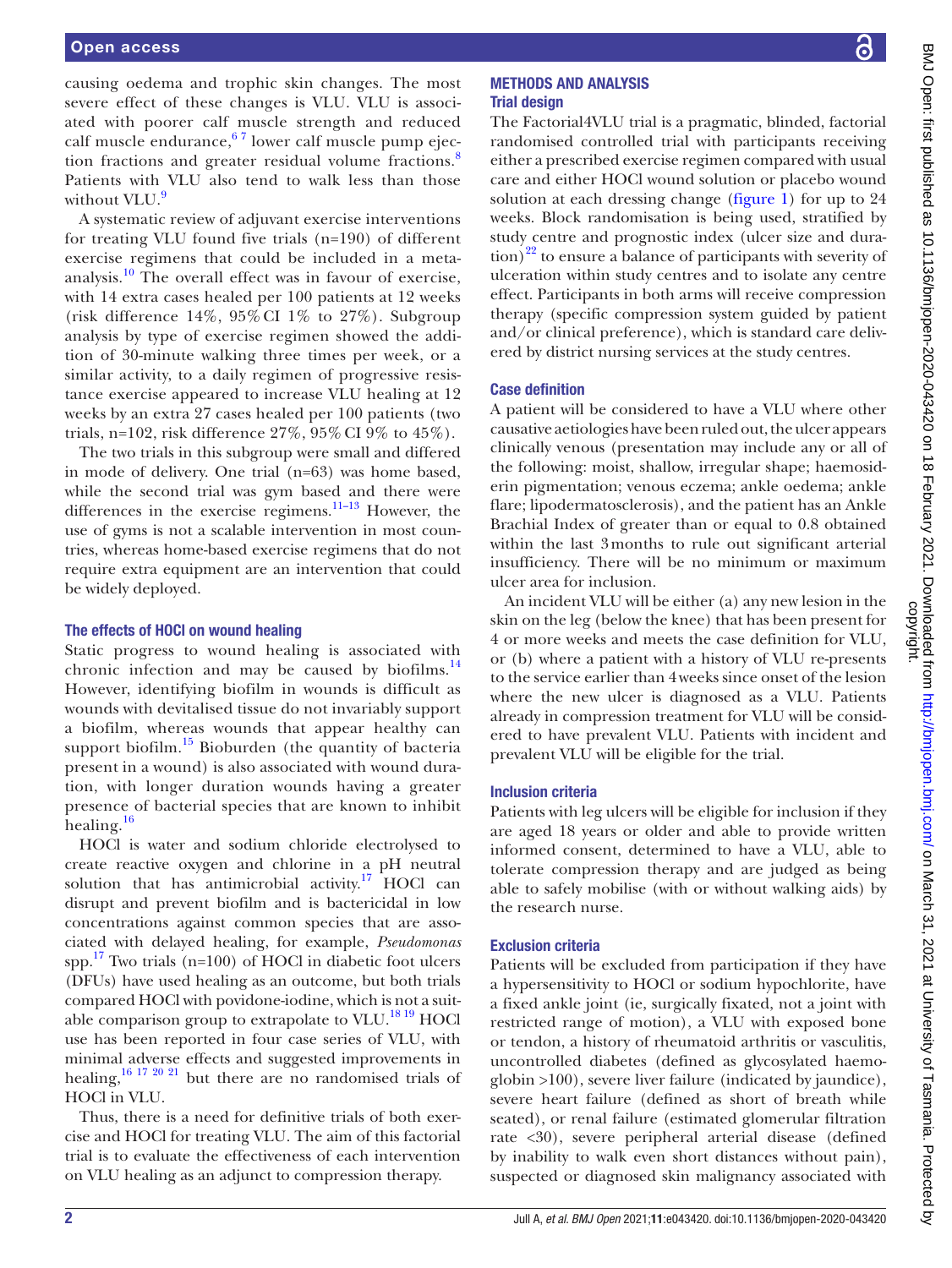# **Hypochlorous Acid (HOCl)**

|                            | Yes                                                                       | <b>No</b>                                                            |                       |
|----------------------------|---------------------------------------------------------------------------|----------------------------------------------------------------------|-----------------------|
| Yes<br>Prescribed Exercise | <b>Prescribed</b><br><b>Exercise and</b><br><b>Active HOCI</b>            | <b>Prescribed</b><br><b>Exercise and</b><br><b>Placebo HOCI</b>      | <b>Exercise</b><br>VS |
| <b>No</b>                  | <b>Usual care</b><br>(no prescibed<br>exercise) and<br><b>Active HOCI</b> | Usual care<br>(no prescribed<br>exercise) and<br><b>Placebo HOCI</b> | <b>Usual</b><br>care  |

**HOCI Placebo VS** Figure 1 Factorial4VLU trial design showing each allocation by cell.

leg ulcer, or any other threat to safe participation. Patients with wound infection requiring treatment with antibiotics or a medicated dressing at registration will be deferred from consideration until the infection resolves.

#### Consent

All participants will receive a participant information sheet (PIS) that includes the informed consent form (ICF). The research nurses will discuss the PIS/ICF with potential participants as well as any other persons the participant wishes to include, for example, caregivers or family members. Participants must give written informed consent if they wish to participate. Participation is voluntary and participants will be free to withdraw at any time without this decision influencing their usual treatment.

#### **Recruitment**

Patients with VLU will be recruited from the communitybased district nursing services at study centres, starting 1 March 2020 through to 30 October 2021, with follow-up concluded by 1 May 2022. The centres are based in the Auckland, Counties Manukau, Capital and Coast, and Southern District Health Boards district nursing services and the Nurse Maude Association community nursing services in four cities in New Zealand (Auckland, Wellington, Christchurch and Dunedin). A 0.5 full time equivalent research nurse has been seconded to the trial from each study centre. All but one research nurse have been involved in our previous trials and they all received 2-day induction training in the trial procedures, which has been followed up by sixweekly Zoom meetings to discuss and resolve any implementation issues.

<span id="page-2-0"></span>Potentially eligible patients will be identified from screening by the research nurses or by notification from community nurses [\(figure](#page-3-0) 2). The research nurses will phone and visit these patients to screen for eligibility and obtain informed consent to participate. The location for these visits may be a clinic, the patient's home, workplace, or other venue convenient to, and nominated by, the participants. Eligible patients with incident VLU must be treated for 1week with compression therapy before randomisation to ensure they are tolerant of compression. Patients with prevalent VLU in compression may be randomised immediately after registration and baseline assessments.

#### Randomisation and allocation concealment

Participants will be randomised in a 1:1 ratio to one of the four trial cells using stratified block randomisation with block sizes of 4. Randomisation will be stratified by trial centre and prognostic index (one stratum being VLU  $\textless 5\,\text{cm}^2$  and  $\textless 6$ -month duration with the second stratum being either VLU area >5 cm<sup>2</sup> or VLU duration >6 months, or both VLU area >5 cm<sup>2</sup> and VLU duration >6 months).<sup>[22](#page-9-2)</sup> The randomisation sequence will be prepared by the trial statistician and loaded into Research Electronic Data Capture (REDCap) databases to be accessed one participant at a time by the research nurse via a computer tablet (Samsung S6 LTE) at the point of randomisation.

# **Blinding**

The HOCl wound solution arm of the trial will be placebo-controlled (purified water with added preservative to provide the same shelf life once opened as the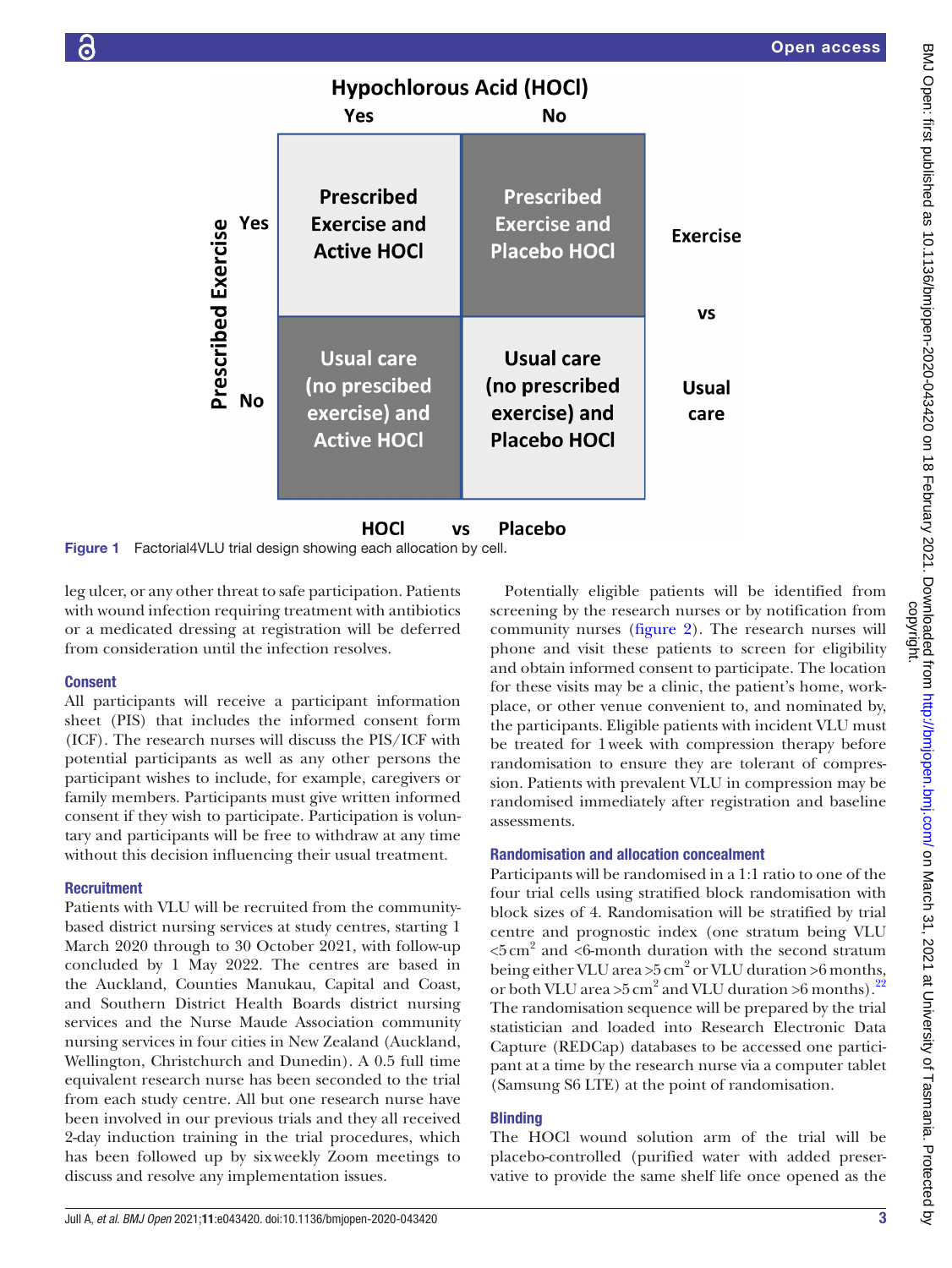

<span id="page-3-0"></span>Figure 2 Detailed trial schematic showing participant contacts and measures. HRQoL, health-related quality of life; ICF, informed consent form; PIS, participant information sheet; VLU, venous leg ulcer.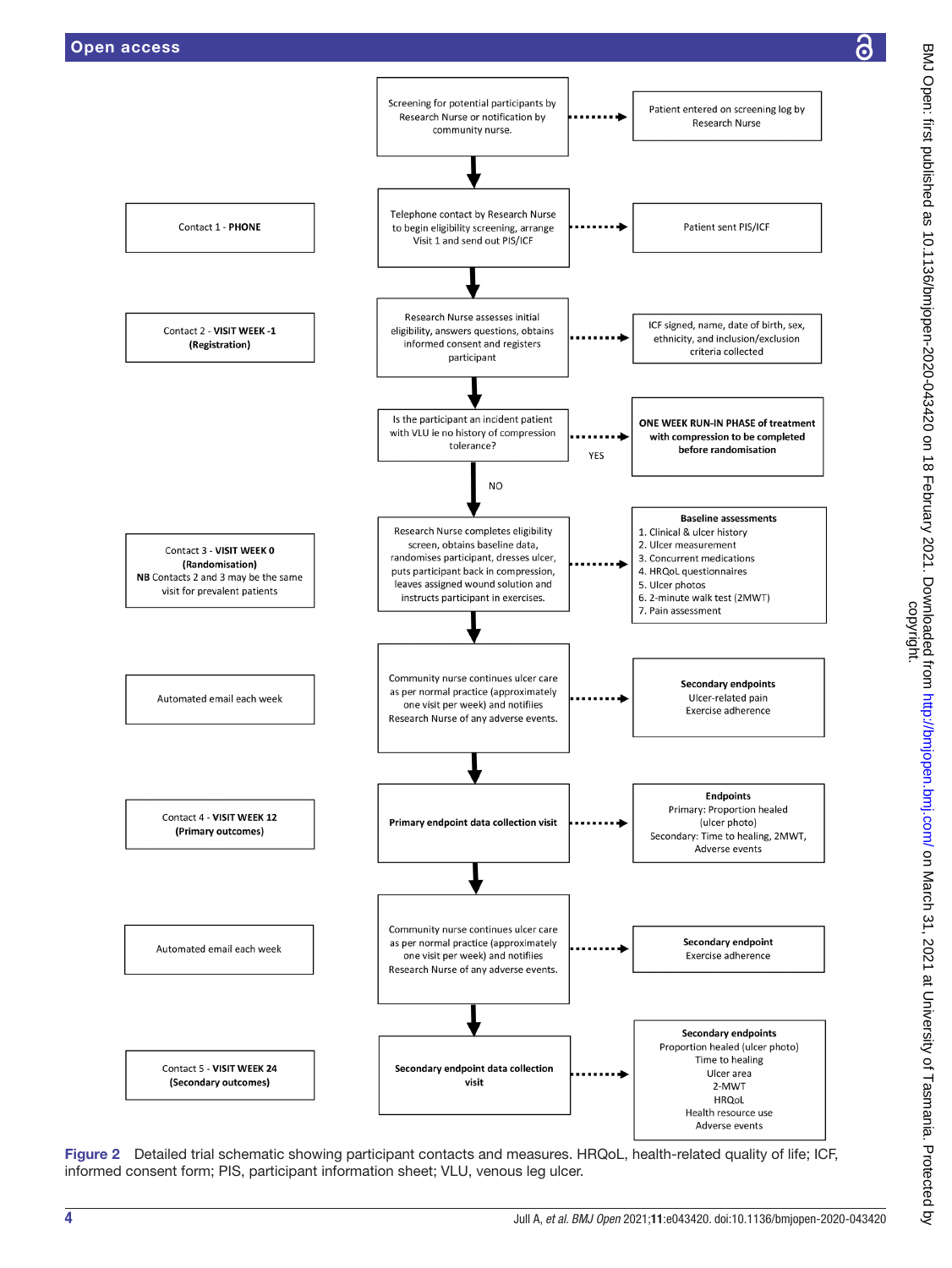HOCl solution) with the active and placebo solutions contained in matching bottles. The investigators, participants, research nurses and district nurses will be blinded to the intervention in the HOCl arm of the trial.

It is not possible to blind participants, research nurses and community nurses to the participant's assignment to exercise. However, outcome assessment for the primary endpoint and two secondary endpoints (proportion healed at 24 weeks and time-to-complete healing) will be blinded by using assessors (AJ, JW) unaware of treatment allocation to adjudicate the healing status of the ulcer from the endpoint photographs. Where a status cannot be determined from the photograph, the ulcer will be considered unhealed. Where the adjudicators disagree, they will meet to arrive at a consensus decision on the ulcer status. These processes were successfully used in a previous trial, where the agreement between the adjudicators was 91% (kappa 0.81), and agreement between the research nurses and adjudicators was 96% (kappa 0.93).<sup>23</sup>

Photographs of the leg and reference ulcer will be taken at baseline and endpoint by the research nurses using a Panasonic Lumix TZ80 with autoflash and macro-settings and loaded onto a secure web-based server (OwnCloud). The baseline photographs will be available to the adjudicators to ensure the same ulcer (or ulcer site) is being reviewed for the 12-week and 24-week endpoint adjudications. The photographs will be assessed by the study project manager and the principal investigator shortly after each visit to ensure image quality. If the image quality is poor, the research nurse will return to the participant to rephotograph the leg and reference ulcer (or ulcer site).

On study completion, the Trial Steering Committee (TSC) will interpret study results blinded to treatment allocation and the code broken only after TSC agrees to an interpretation.

#### Sample size calculation

We estimate 380 participants will be required. A sample size of 344 will be sufficient to show a 17% absolute difference in proportion completely healed at 90% power with an alpha of 0.05 at 12 weeks. This difference is smaller than the 27% difference in healing found in the systematic review of exercise trials or the 55% difference in healing found in the HOCl trial in DFUs.<sup>[10 18](#page-8-7)</sup> Despite our previous trials having very high follow-up rates (98%– 100%) on the primary outcome,<sup>1224</sup> we have allowed for 10% loss to follow-up, and thus 190 in each group will be required if our assumptions are correct.

While a minimum of 24-week follow-up is recommended in VLU trials and a time-to-event outcome is preferable for primary outcome, $25$  we had no information on the likely effects of either exercise or HOCl on VLU healing at 24 weeks on which to base a sample size calculation. We did have sufficient information to use for number healed at 12 weeks and hence our choice of that outcome as primary outcome on which to base a sample size calculation.

### Baseline data collection

Demographic data collection will include age, sex, selfidentified ethnicity, education, employment, height, weight, smoking history, ulcer history (duration, size, number of episodes, type of compression system, Clinical Venous Severity Score and pain), clinical history (diabetes, history of deep vein thrombosis, joint replacement, leg fractures, treatments for varicosities), estimated walking time per week and current medications ([table](#page-5-0) 1). We will also collect health-related quality of life (HRQoL) assessments and distance walked using a 2-Minute Walk Test (2MWT). All data will be entered into REDCap by the research nurses.

#### Primary outcome

The primary outcome is the proportion of patients to have a healed reference ulcer (defined at baseline assessment as the largest VLU where there is more than one VLU) at 12 weeks as adjudicated by the blinded review of ulcer photographs. Healing will be defined as complete epithelialisation of the reference ulcer with absence of scab. If a light scab is present, the research nurses will gently remove it in order to determine whether there is complete epithelialisation under the scab.

#### Secondary outcomes

Secondary outcomes are limited to time to healing, proportion of patients with a healed VLU at 24 weeks, change in ulcer pain to 12 weeks, estimated change in ulcer area from baseline to 24weeks, change in 2MWT at 24 weeks, change in HRQoL at 24weeks, exercise adherence to 24weeks, and incidence of systemic VLU infection and incidence of adverse events ([table](#page-5-0) 1). Agreement between the research nurse assessors and the blinded adjudicators on the 12-week and 24-week healing outcomes will be reported. While high levels of agreement have been reported in trials reporting both blinded and open-label outcome assessor, unblinded assessors do overestimate treatment effects.[26](#page-9-5)

Change in ulcer area will be estimated using a pragmatic approach to ulcer measurement. We will use maximum ulcer width and length as inputs into calculating the area of an ellipse. The area of an ellipse is closely correlated to actual ulcer area  $(r=0.95)$ ,<sup>27</sup> which we have verified from analysis of our data ( $r=0.92$ ) from a previous trial.<sup>1</sup>

Change in HRQoL will be assessed using two generic instruments, the Short Form-12 and EuroQoL 5 Dimension 5 Level (EQ5D-5L), $^{28}$   $^{29}$  and one diseasespecific instrument, the Charing Cross Venous Ulcer Ouestionnaire.<sup>30</sup>

For change in ulcer pain, all participants will self-record ulcer pain once each week for 12 weeks using a 0–10 pain score in a participant diary, prompted by an automated email reminder or a text from the research nurse (where the participant does not have an email address).

The 2MWT is an objective measure of function. It will be measured at baseline and at 12 and 24 weeks. Betweentest changes of about 12 m on the 2MWT are considered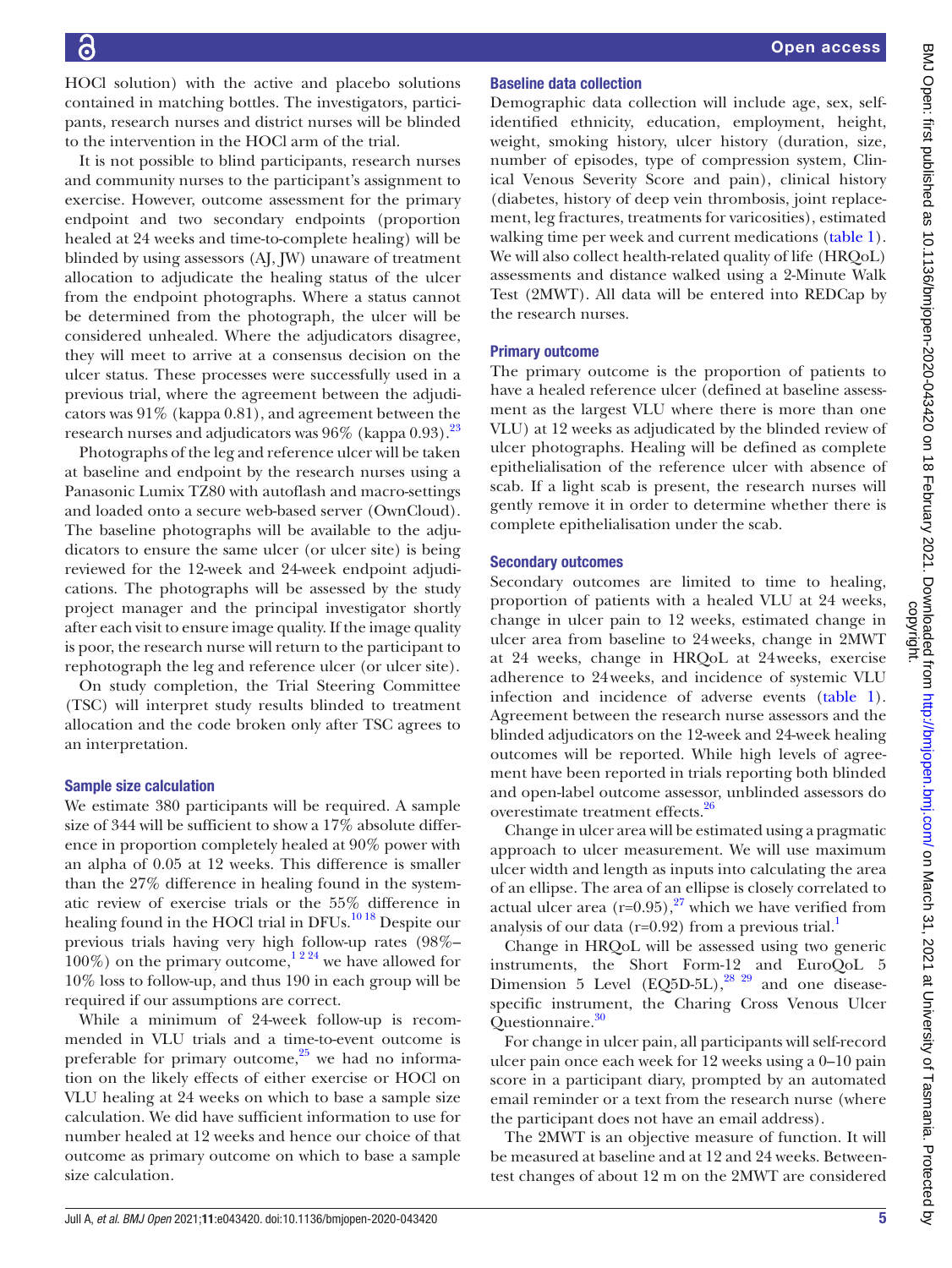<span id="page-5-0"></span>

| <b>Table 1</b> SPIRIT schedule of of enrolment, interventions and assessments |                           |                           |                                   |                           |                           |  |  |
|-------------------------------------------------------------------------------|---------------------------|---------------------------|-----------------------------------|---------------------------|---------------------------|--|--|
|                                                                               | Visit 1<br>research nurse | Visit 2<br>research nurse | <b>Email or phone</b><br>contacts | Visit 3<br>research nurse | Visit 4<br>research nurse |  |  |
| <b>Timing</b>                                                                 | Week $-1$                 | Week 0                    | Weeks 1-24                        | Week 12                   | Week 24                   |  |  |
| <b>Case record form</b>                                                       | Α                         | <b>B, M, Q</b>            |                                   | C, M, X                   | C, H, M, Q, X             |  |  |
| General data                                                                  |                           |                           |                                   |                           |                           |  |  |
| Eligibility criteria                                                          | X.                        | X                         |                                   |                           |                           |  |  |
| Age and sex                                                                   | $\mathsf{X}% _{0}$        |                           |                                   |                           |                           |  |  |
| Ethnicity                                                                     | X                         |                           |                                   |                           |                           |  |  |
| Informed consent                                                              | X                         |                           |                                   |                           |                           |  |  |
| Clinical history                                                              | X                         |                           |                                   |                           |                           |  |  |
| Record or obtain ABI                                                          | $\mathsf X$               |                           |                                   |                           |                           |  |  |
| Clinical information                                                          |                           |                           |                                   |                           |                           |  |  |
| <b>Concomitant medications</b>                                                |                           | $\overline{X}$            |                                   | $\overline{X}$            | $\overline{X}$            |  |  |
| Compression system                                                            |                           | $\mathsf{X}$              |                                   | $\mathsf X$               |                           |  |  |
| Ulcer measurement<br>$(max W\times L)$                                        | $\mathsf{X}$              | $\mathsf{X}$              |                                   | $\mathsf{X}$              |                           |  |  |
| Photograph ulcer                                                              |                           | X                         |                                   | X                         | X                         |  |  |
| <b>Ulcer healing</b>                                                          |                           |                           |                                   | $\overline{\mathsf{X}}$   | $\mathsf X$               |  |  |
| Other data collection                                                         |                           |                           |                                   |                           |                           |  |  |
| Ulcer-related pain to 12<br>weeks                                             |                           | $\mathsf X$               | $\overline{\mathsf{X}}$           | $\overline{\mathsf{X}}$   |                           |  |  |
| Exercise adherence to 24<br>weeks                                             |                           |                           | X                                 |                           | $\mathsf{X}$              |  |  |
| Quality of life measures                                                      |                           | $\overline{X}$            |                                   |                           | $\overline{\mathsf{X}}$   |  |  |
| Ulcer-related infection                                                       |                           |                           |                                   | $\mathsf{X}$              | X                         |  |  |
| 2-Minute Walk Test                                                            |                           | $\mathsf{X}$              |                                   | $\mathsf{X}$              | $\mathsf{X}$              |  |  |
| Adverse events                                                                |                           |                           | X                                 | X                         | X                         |  |  |
| Health resource use                                                           |                           |                           |                                   |                           | $\mathsf{X}$              |  |  |
| End of trial participant survey                                               |                           |                           |                                   |                           | $\mathsf X$               |  |  |
| <b>Treatment allocation</b>                                                   |                           |                           |                                   |                           |                           |  |  |
| Wound solution                                                                |                           | X                         |                                   |                           |                           |  |  |
| Exercise programme                                                            |                           | $\mathsf{X}$              |                                   |                           |                           |  |  |

ABI, Ankle Brachial Index; SPIRIT, Standard Protocol Items: Recommendations for Interventional Trials.

a meaningful clinical difference.<sup>31</sup> Change in 2MWT will obtained from a timed test of all participants at baseline, 12 and 24 weeks. Each participant will be asked to walk around an indoor course of two cones laid out 3 m apart within the visit setting, that is, in a hallway within the home or clinic. The number of 3-metre lengths completed within 2min will be counted and the completed distance estimated from the number of lengths. Where a participant finishes the 2min between the cones, the distance will be measured from centre of the last cone passed to the heel of the participant.

Exercise adherence for the participants in the exercise arm will be measured until 24 weeks. Participants will be asked to log the completed number of heel raises and walking each day in an exercise diary provided at randomisation until the 24-week endpoint. Participants will be

sent an automated email reminder each week (generated in REDCap), or if they do not have an email address, they will receive a weekly text or call from the research nurse.

Incidence of systemic VLU infection will be measured three ways: (1) proportion of patients that have suffered infections up to 24 weeks; (2) incidence of VLU infections up to 24 weeks and (3) time to first episode of infection at 24 weeks. We will use a simple empirical definition of infection, namely presence of signs and symptoms of infection in the ulcer combined with treatment with antibiotics. Episodes of infection will be treated as independent if more than 21 days passes between prescriptions. We will obtain the information about antibiotic use as part of concomitant medication data collected at 12 and 24 weeks, and from the participant's clinical record and electronic community-dispensing portals.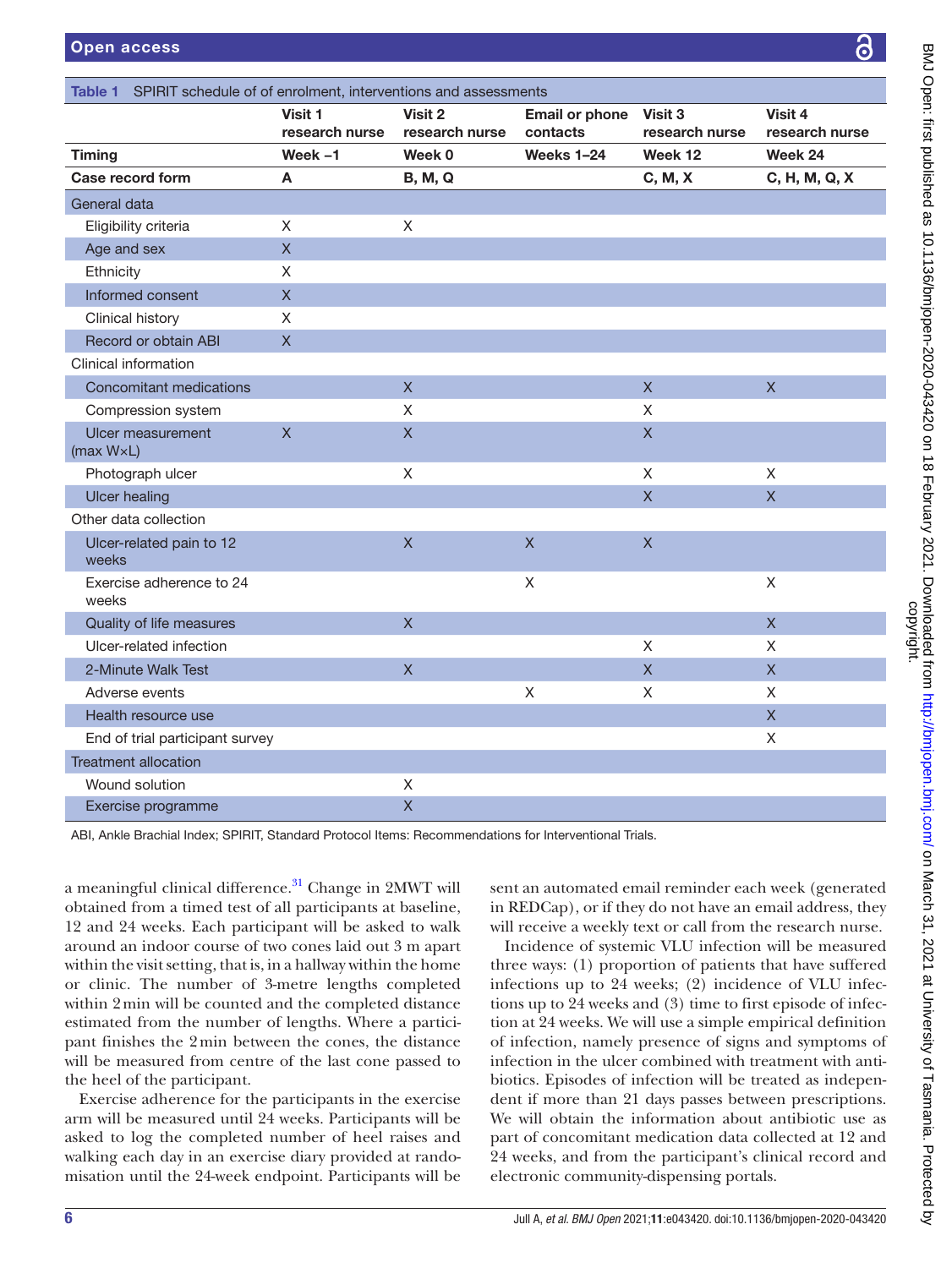All-cause adverse events, including serious adverse events (SAEs), will be reported to the research nurse by either participants or district nurses throughout the follow-up period. Reporting will also be prompted during research contacts at weeks 12 and 24. An adverse event will be defined as any untoward medical event irrespective of whether it is thought to be related to the treatment or not. Adverse events reports will be reviewed by one of the medically qualified co-investigators blinded to participant allocation, with the relationship to treatment coded using the WHO Uppsala Monitoring Centre system for causality assessment.<sup>32</sup> Adverse events will be coded using the Medical Dictionary for Regulatory Activities and study-specific leg ulcer codes. SAEs will include hospitalisation or prolongation of hospitalisation, life-threatening condition, significant disability or impairment, death, birth defect or any other important medical event. SAEs will be notified to the study project manager as soon as they are detected and will be monitored to resolution by the coordinating centre. Although not anticipated, any sudden unexpected serious adverse reactions (SUSARs) will be documented and notified to TSC, the Data Safety Monitoring Board (DSMB), the ethics committee, and the manufacturer, if appropriate, as soon as the coordinating centre is alerted to the SUSAR.

# Cost-effectiveness modelling

Should either of the interventions be effective, we will conduct cost-effectiveness modelling to assess the costs and consequences of using exercise or HOCl as an adjuvant to compression therapy in community-based participants with VLUs. We will use a health service perspective to identify the cost of the interventions. We know from a previous study that the major cost drivers will be the use of health services.<sup>[1](#page-8-0)</sup> These costs include district nursing time, dressing materials and compression bandages used at each visit, general practitioner and other practitioner visits for VLU care, drugs dispensed for VLU treatment and secondary care (emergency department visits and days hospitalised for VLU treatment). We will be able to determine the number of community nursing visits, community drug dispensing and hospitalisations from electronic records at each study site. We will elicit information on compression systems and dressings at the baseline, 12-week and 24-week visits, as well information about other primary care visits during the 12-week and 24-week visits. We will use published resources to estimate costs, with local costs used if published resources are not available. We will establish health utilities using the EQ5D to produce quality-adjusted life years (QALYs). Costs will be annualised (as the follow-up period is for 24 weeks) and the final models (base case and alternatives) will report on the incremental cost-effectiveness ratio (cost per additional healed VLU) and cost per QALY. We will use bootstrapping to estimate levels of uncertainty around the point estimates.

# Statistical analyses

Data analyses will be specified a priori in a statistical analysis plan prepared by the trial statistician (and agreed by all members of the TSC). Data will be entered into REDCap databases hosted at the University of Auckland. REDCap is a secure, web-based application designed to support data capture for research studies.<sup>[33](#page-9-11)</sup> The data will be extracted into SAS V.9.4 (SAS Institute) for analysis.

Analysis will be at the margins comparing each intervention (exercise vs no exercise, HOCl vs placebo). There will be no analysis for interaction and analyses will use the intention-to-treat principle. Binary outcomes will be analysed using logistic regression. Sensitivity analyses will be undertaken to determine the impact of missing data and adherence. Continuous outcomes (with 95% CIs) will be analysed using multiple linear regression and adjusted for baseline value and other covariates if needed. Change in ulcer-related pain will be analysed using repeated measures model with adjustment for baseline value. Timeto-event data will be analysed using Kaplan-Meier plots and log rank test. Cox regression will be used with timeto-event data adjusted for stratification factors and any imbalance in covariates. The assumption of proportionality will be checked using standard graphical techniques. Adverse events will be analysed using incidence rate ratios with reporting guided by the Consolidated Standards of Reporting Trials extension statement on reporting of harms and a recent systematic review on adverse event reporting in VLU trials. $3435$  No interim analyses will be undertaken.

Should the treatments prove effective in the primary analysis, heterogeneity of effects will be analysed on proportion healed using subgroups specified a priori in the analysis plan. Likely subgroups will be age, sex, ethnicity, ulcer size at baseline, ulcer duration, prognostic index and study centre.

# Treatment period and follow-up

The allocated treatment will be continued until complete healing or end of the trial after 24 weeks' treatment. The research nurses are trained in leg ulcer care and most have been involved in previous 4VLU trials. The research nurses will deputise for the community nurses on research visits. In between research visits, care will be delivered by community nurses. All participants will be followed up at the scheduled timepoints irrespective of whether they continue with the assigned treatment ([figure](#page-3-0) 2). The only exception to follow-up will be if the participant requests withdrawal of their data from the trial.

# Intervention and control treatments

Participants will be allocated to one of four cells in this factorial trial ([figure](#page-2-0) 1) and these treatments are all in addition to compression therapy.

*Cell 1: prescribed regimen of exercise and active HOCl*. The prescribed regimen of progressive resistance exercise consists of daily lower leg exercises to increase calf muscle strength at least until ulcer healing (three sets of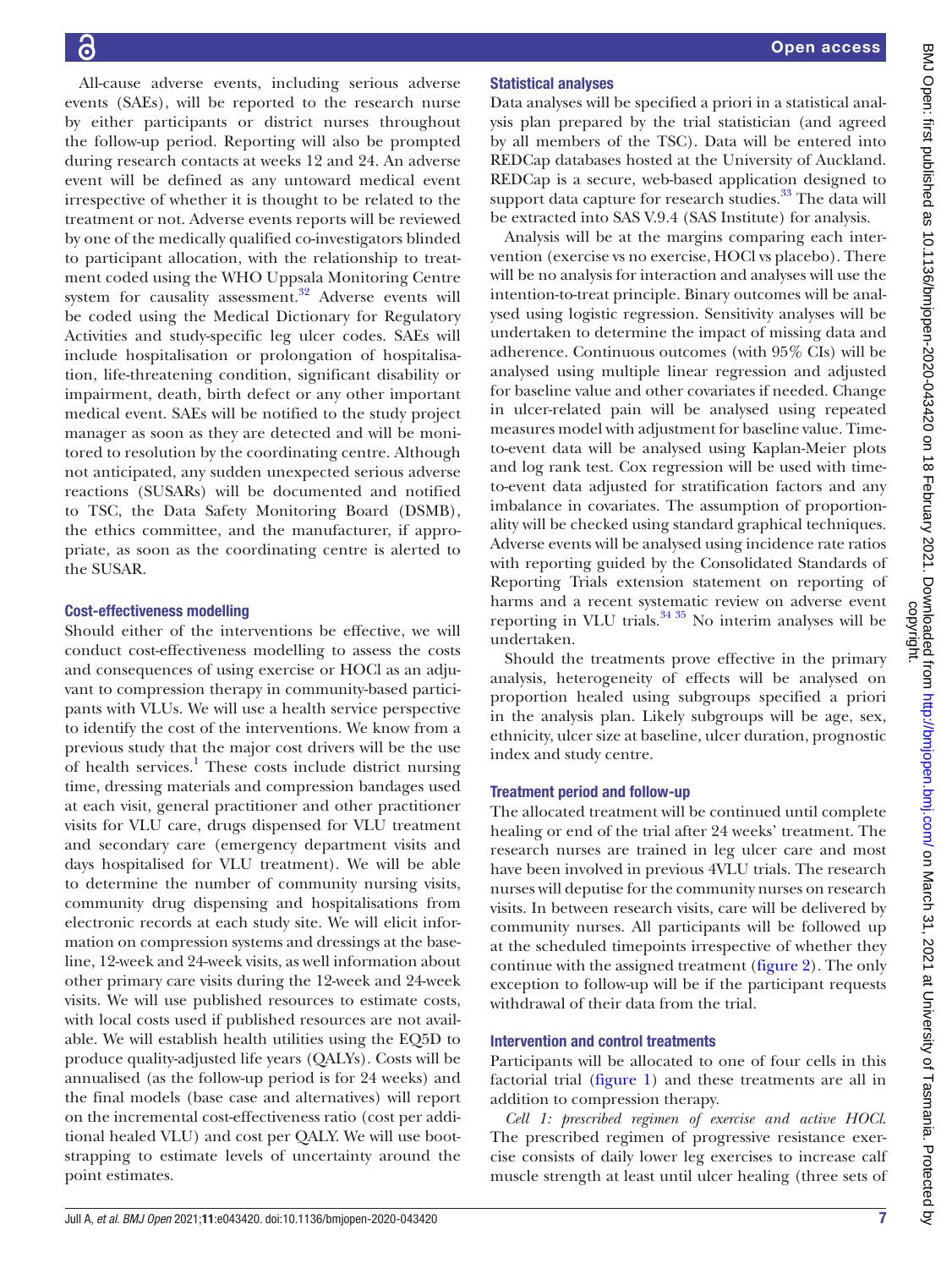seated exercises starting with 10 repetitions per set and increasing up to 25 repetitions per set, before progressing to standing two-legged exercises and then standing onelegged exercises) with the participants' body weight providing the resistance element. Participants progress to the next stage of exercise when they are comfortable with achieving the current step. The exercise regimen is supported with a resource book that provides general advice about venous ulceration and demonstrates the exercises, plus includes a goal setting diary (which will be assisted by trained research nurses) and an exercise diary to record adherence. The prescribed regimen also includes a target of walking for 30minutes each day, 3days per week. The regimen will be demonstrated one-to-one by the research nurses. Participants will perform the resistance exercises wherever they are comfortable, for example, their own home for the duration of the trial (24 weeks) or until the ulcer is healed, whichever is earlier.

The HOCl wound solution will be sprayed on the ulcer at each dressing change, the wound debrided as required, devitalised tissue and debris will be removed, and then the wound solution reapplied before the ulcer is redressed. Venous ulcers are typically redressed once per week, but may be redressed more frequently as indicated. Dressings are usually changed by nurses, but may be changed by some self-managing patients if they are wearing compression hosiery or wraps. The wound solution will be used for the duration of the trial (24 weeks) or until the ulcer is healed, whichever is earlier.

*Cell 2: prescribed regimen of exercise and placebo HOCl (purified water plus preservative*). The prescribed regimen of progressive resistance exercise and the use of the purified water wound solution is as described in arm 1.

*Cell 3: usual care and active HOCl wound solution*. The usual care regimen is supported by a participant resource book that provides general advice about venous ulceration. The wound solution will be sprayed on the ulcer at each dressing change, the wound debrided as required, devitalised tissue and debris will be removed, and the the wound solution reapplied before the ulcer is redressed. The wound solution will be used for the duration of the trial (24 weeks) or until the ulcer is healed, whichever is earlier.

*Cell 4: usual care and placebo HOCl (purified water plus preservative*). The usual care regimen and the use of the purified water wound solution will be as described in arm 3.

#### Background treatments

All participants will receive compression therapy as a background treatment. The choice of compression system will be guided by clinician and/or patient preference included in the centre's formulary, such as Coban, Coban Lite, Coban Self-adherent, Comprilan, Lastodur, Profore, Profore Lite, Roselastic, Setopress, Surepress, compression hosiery and wraps. Any primary and secondary dressing may be used with the chosen compression system.

BMJ Open: first published as 10.1136/bmjopen-2020-043420 on 18 February 2021. Downloaded from http://bmjopen.bmj.com/ on March 31, 2021 at University of Tasmania. Protected by<br>copyright. BMJ Open: first published as 10.1136/bmjopen-2020-043420 on 18 February 2021. Downloaded from bublishen.bmj.com/ an March 31, 2021 at University of Tasmania. Protected by

Throughout the trial, a participant's general practitioner, nurse practitioner or specialist physician will be free to prescribe whatever concomitant treatments are necessary for the appropriate management of their patients. Concomitant medications, including complementary and alternative treatments, supplements and vitamins, will be recorded at each research visit.

Where a participant develops an infection related to the VLU during the course of treatment, the district nurses may use a medicated dressing for the treatment of the infection for recommended maximum period of 2weeks. The medicated dressing will be selected from the formulary of medicated dressings available at each study centre, including silver, iodine, or honey-impregnated dressings as per clinician and/or participant preference. The participant will also be referred to a general practitioner or nurse practitioner for a prescription of an antibiotic where warranted. Each infection will be considered an adverse event, and participants and district nurses will be requested to notify the research nurse.

#### Data safety and monitoring

A DSMB has been established to review safety information. The DSMB consists of a senior biostatistician (Chair) and two other University of Auckland staff members with relevant expertise who are not involved with the trial and will meet not less than sixmonthly. The DSMB will draw up their own charter and will be free to review any information or study process in addition to reviewing safety data. The DSMB will make recommendations to the TSC on the continuation of the trial after each meeting or after a SUSAR.

The trial will be monitored by the project manager (AW) and the following information will be audited: admission to the district nursing service to verify the patient detail, record of consent, key baseline and outcome variables. Monitoring will begin once five participants have been randomised at a study centre.

#### Ethics and dissemination

Ethical approval for the trial was obtained on 6 January 2020 from the Northern B Health and Disability Ethics Committee (Reference 19/NTB/151) by the trial coordinating centre (National Institute for Health Innovation). The trial participants are covered by the governmentfunded national no-fault insurance scheme where participants suffer harm from their involvement in the trial. Locality approvals were obtained from each of the organisations responsible for the participating study centres prior to the trial start on 1 March 2020. Changes to the protocol are sought as required, incorporated into the trial registration as appropriate once notification of approval has been received, and communicated to the site investigators and research nurses. We will publish the peer-reviewed results of this trial in a journal within 1year of completing follow-up. The results will be notified to the participants on trial completion.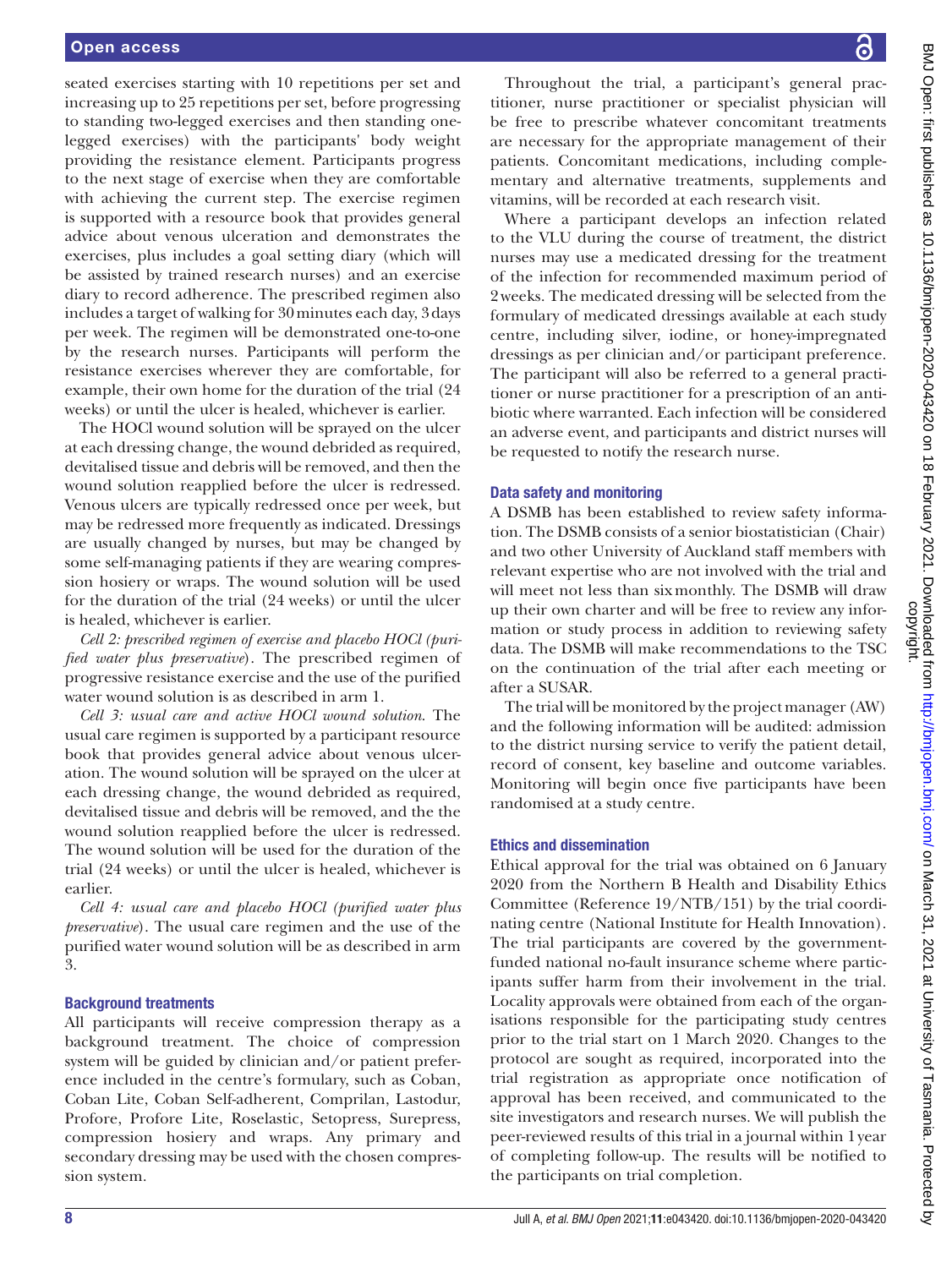# Trial status

Recruitment to the trial commenced from 1 March 2020 and five participants were randomised by 19 March 2020. On 22 March 2020, due to the COVID-19 pandemic and evidence of community transmission in New Zealand, the New Zealand government declared 'level 3' restrictions (gatherings cancelled, public venues closed and deferment of elective healthcare procedures) with planned escalation to 'level 4' (level 3 restrictions plus suspension of all non-essential work, non-essential workers required to stay at home, closure of all educational institutions and reprioritisation of healthcare services, except for essential workers) within 48 hours. In anticipation of these restrictions, we decided to suspend recruitment into the Factorial4VLU trial on 20 March 2020. Recruitment restarted at the study centres on various dates in June 2020. The two Auckland centres had a further suspension of recruitment for 3weeks in August–September 2020 due to a community outbreak and escalation of restrictions to level 3. Negotiations with the study centres have since resulted in agreement to continue participant recruitment up to and including during level 3 restrictions. Future participant recruitment will only be suspended if the government announces level 4 restrictions.

#### Author affiliations

<sup>1</sup>School of Nursing, University of Auckland, Auckland, New Zealand <sup>2</sup>National Institute for Health Innovation, University of Auckland, Auckland, New Zealand

3 Blood and Cancer Directorate, Auckland District Health Board, Auckland, New Zealand

4 Hope Foundation for Research on Ageing, Auckland, New Zealand <sup>5</sup>Centre for Sport and Exercise Science, Sheffield Hallam University, Sheffield, UK <sup>6</sup>School of Nursing, University of Tasmania, Launceston, Tasmania, Australia

#### Twitter Andrew Jull [@1CommonReader](https://twitter.com/1CommonReader) and Chris Bullen [@DrChrisBullen](https://twitter.com/DrChrisBullen)

Acknowledgements The authors wish to thank the site investigators (Sue Fenwick, Trish Johns, Natalie Scott, Cathy Hammond, Emil Schmidt) and the research nurses (Kate Wotton, Janet Patterson, Alice Bourke, Sian Ellis, Sue Lee), respectively, at Auckland District Health Board, Counties Manukau District Health Board, Capital and Coast District Health Board, Nurse Maude Association and Southern District Health Board for their continued support of the 4VLU research collaboration. The authors wish to acknowledge the contribution of the members of the 4VLU Data Safety Monitoring Board, Professor Thomas Lumley, Associate Professor Joanne Barnes and Dr Vanessa Selak.

Contributors AJ is the principal investigator, led all stages of the design development, grant application and protocol development. AJ drafted the manuscript. AW, CB, VP, JGMP, GL, JW, MK and JO'B all contributed to the study design, grant application and protocol development. All authors edited the draft manuscript and approved the manuscript for submission. AJ, AW, CB, VP, GL, and JW are members of the TSC. MK and JO'B are international advisors to the project.

Funding This trial is funded by a project grant (#19/069) from the Health Research Council of New Zealand (www.hrc.govt.nz). The hypochlorous acid is supplied by Te Arai BioFarma.

Disclaimer Neither the Health Research Council nor Te Arai BioFarma has any role in the conduct and analysis of the trial, nor will they have any role in the interpretation or decision to publish the findings from the trial.

Competing interests None declared.

Patient and public involvement Patients and/or the public were not involved in the design, or conduct, or reporting, or dissemination plans of this research.

Patient consent for publication Not required.

Provenance and peer review Not commissioned; externally peer reviewed.

Author note AJ is a registered nurse and professor at the School of Nursing as well as a senior research fellow at the National Institute for Health Innovation, both at the University of Auckland. AW is a senior project manager at the National Institute for Health Innovation at the University of Auckland. CB is a public health physician and director of the National Institute for Health Innovation at the University of Auckland. VP is a senior biostatistician at the National Institute for Health Innovation at the University of Auckland. JGMP is a registered physiotherapist and associate professor in the School of Nursing at the University of Auckland. GL is a medical oncologist, leader in Māori Health and qualified in health economics. JW is a geriatrician and executive officer of the HOPE Foundation for Research on Aging. MK is a reader in clinical physiology at Sheffield Hallam University. JO'B is an exercise scientist and registered nurse lecturing in nursing at the University of Tasmania.

#### ORCID iDs

Andrew Jull <http://orcid.org/0000-0002-8484-3771> Chris Bullen<http://orcid.org/0000-0001-6807-2930>

#### **REFERENCES**

- <span id="page-8-0"></span>1 Jull A, Walker N, Parag V, *et al*. Randomized clinical trial of honey-impregnated dressings for venous leg ulcers. *[Br J Surg](http://dx.doi.org/10.1002/bjs.6059)* 2008;95:175–82.
- 2 Jull A, Wadham A, Bullen C, *et al*. Low dose aspirin as adjuvant treatment for venous leg ulceration: pragmatic, randomised, double blind, placebo controlled trial (Aspirin4VLU). *[BMJ](http://dx.doi.org/10.1136/bmj.j5157)* 2017;358:j5157.
- <span id="page-8-1"></span>3 Gohel MS, Heatley F, Liu X, *et al*. A randomized trial of early endovenous ablation in venous ulceration. *[N Engl J Med](http://dx.doi.org/10.1056/NEJMoa1801214)* 2018;378:2105–14.
- <span id="page-8-2"></span>4 Jull A, Arroll B, Parag V, *et al*. Pentoxifylline for treating venous leg ulcers. *[Cochrane Database Syst Rev](http://dx.doi.org/10.1002/14651858.CD001733.pub2)* 2007:CD001733.
- <span id="page-8-3"></span>5 Jull A, Walker N, Parag V. Usual care versus guideline recommendations for venous ulcer management in New Zealand. *NZ Med J* 2009;122:9–18.
- <span id="page-8-4"></span>6 Newland MR, Patel AR, Prieto L, *et al*. Neuropathy and gait disturbances in patients with venous disease: a pilot study. *[Arch](http://dx.doi.org/10.1001/archdermatol.2009.14)  [Dermatol](http://dx.doi.org/10.1001/archdermatol.2009.14)* 2009;145:485–6.
- 7 Yang D, Vandongen YK, Stacey MC. Effect of exercise on calf muscle pump function in patients with chronic venous disease. *[Br J Surg](http://dx.doi.org/10.1046/j.1365-2168.1999.00993.x)* 1999;86:338–41.
- <span id="page-8-5"></span>8 Araki CT, Back TL, Padberg FT, *et al*. The significance of calf muscle pump function in venous ulceration. *[J Vasc Surg](http://dx.doi.org/10.1016/0741-5214(94)90223-2)* 1994;20:872–9.
- <span id="page-8-6"></span>9 Clarke-Moloney M, Godfrey A, O'Connor V, O'Connor VO, *et al*. Mobility in patients with venous leg ulceration. *[Eur J Vasc Endovasc](http://dx.doi.org/10.1016/j.ejvs.2006.11.032)  [Surg](http://dx.doi.org/10.1016/j.ejvs.2006.11.032)* 2007;33:488–93.
- <span id="page-8-7"></span>10 Jull A, Slark J, Parsons J. Prescribed exercise with compression vs compression alone in treating patients with venous leg ulcers: a systematic review and meta-analysis. *[JAMA Dermatol](http://dx.doi.org/10.1001/jamadermatol.2018.3281)* 2018;154:1304–11.
- <span id="page-8-8"></span>11 O'Brien J, Finlayson K, Kerr G, *et al*. Evaluating the effectiveness of a self-management exercise intervention on wound healing, functional ability and health-related quality of life outcomes in adults with venous leg ulcers: a randomised controlled trial. *[Int Wound J](http://dx.doi.org/10.1111/iwj.12571)* 2017;14:130–7.
- 12 Klonizakis M, Tew GA, Gumber A, *et al*. Supervised exercise training as an adjunct therapy for venous leg ulcers: a randomized controlled feasibility trial. *[Br J Dermatol](http://dx.doi.org/10.1111/bjd.16089)* 2018;178:1072–82.
- 13 Klonizakis M, Gumber A, McIntosh E, *et al*. Exercise fidelity and progression in a supervised exercise programme for adults with venous leg ulcers. *[Int Wound J](http://dx.doi.org/10.1111/iwj.12933)* 2018;15:822–8.
- <span id="page-8-9"></span>14 Percival SL, Hill KE, Williams DW, *et al*. A review of the scientific evidence for biofilms in wounds. *[Wound Repair Regen](http://dx.doi.org/10.1111/j.1524-475X.2012.00836.x)* 2012;20:647–57.
- <span id="page-8-10"></span>15 Dharap SB, Ghag GS, Kulkarni KP, *et al*. Efficacy and safety of oxum in treatment of the venous ulcer. *[J Indian Med Assoc](http://www.ncbi.nlm.nih.gov/pubmed/18839643)* 2008;106:326–30.
- <span id="page-8-11"></span>16 Niezgoda JA, Sordi PJ, Hermans MHE. Evaluation of Vashe wound therapy in the clinical management of patients with chronic wounds. *[Adv Skin Wound Care](http://dx.doi.org/10.1097/01.ASW.0000383198.35815.a2)* 2010;23:352–7.